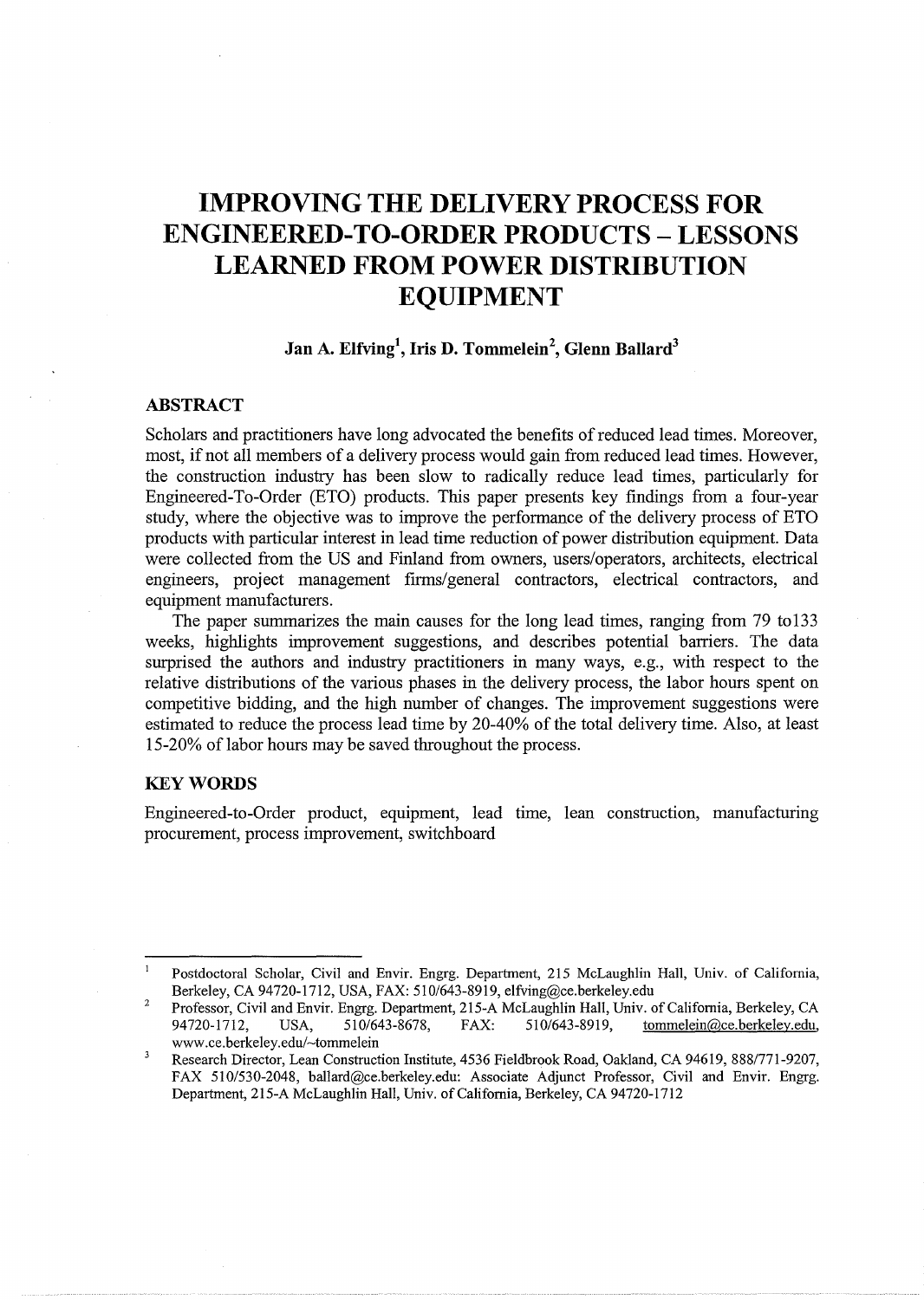## **INTRODUCTION**

Studies have shown that managing material supply in construction projects is of major importance because, in general, roughly speaking around half of the project cost comes from material and equipment (Tanhuanpää et al. 1999), and most project delays are due to the lack of material (CII 1988 p. 1). Processing that adds value to materials and information amounts to only a small percentage of total time (Jambring 1994, Arbulu and Tommelein 2002, Arbulu 2002). Most of the non-value-added tasks (e.g., waiting) and problems (e.g., poor information flow) are overlooked (Vrijhoef and Koskela 1999). This is because often no single stakeholder is in the position to deal with the issues alone. In addition, material supply has traditionally been perceived from a solely transformation view rather than a simultaneous consideration of transformation, flow, and value views. An example of the above is the challenging lead time reduction of Engineered-To-Order (ETO) products, which we present in this paper. This process includes the design (engineering, detailing), procurement, manufacturing (fabrication and assembly), and shipping of the equipment.

Lead time is an anticipated time to complete a process, such as the delivery process of an ETO product. Long lead times of product delivery often dictate the pace of the construction project. Figure 1 illustrates the relationship of the delivery lead time of an ETO product and project lead time.



Figure 1: Relation between product and project delivery lead times (i emphasizes that i:th product is just one among many others in each phase)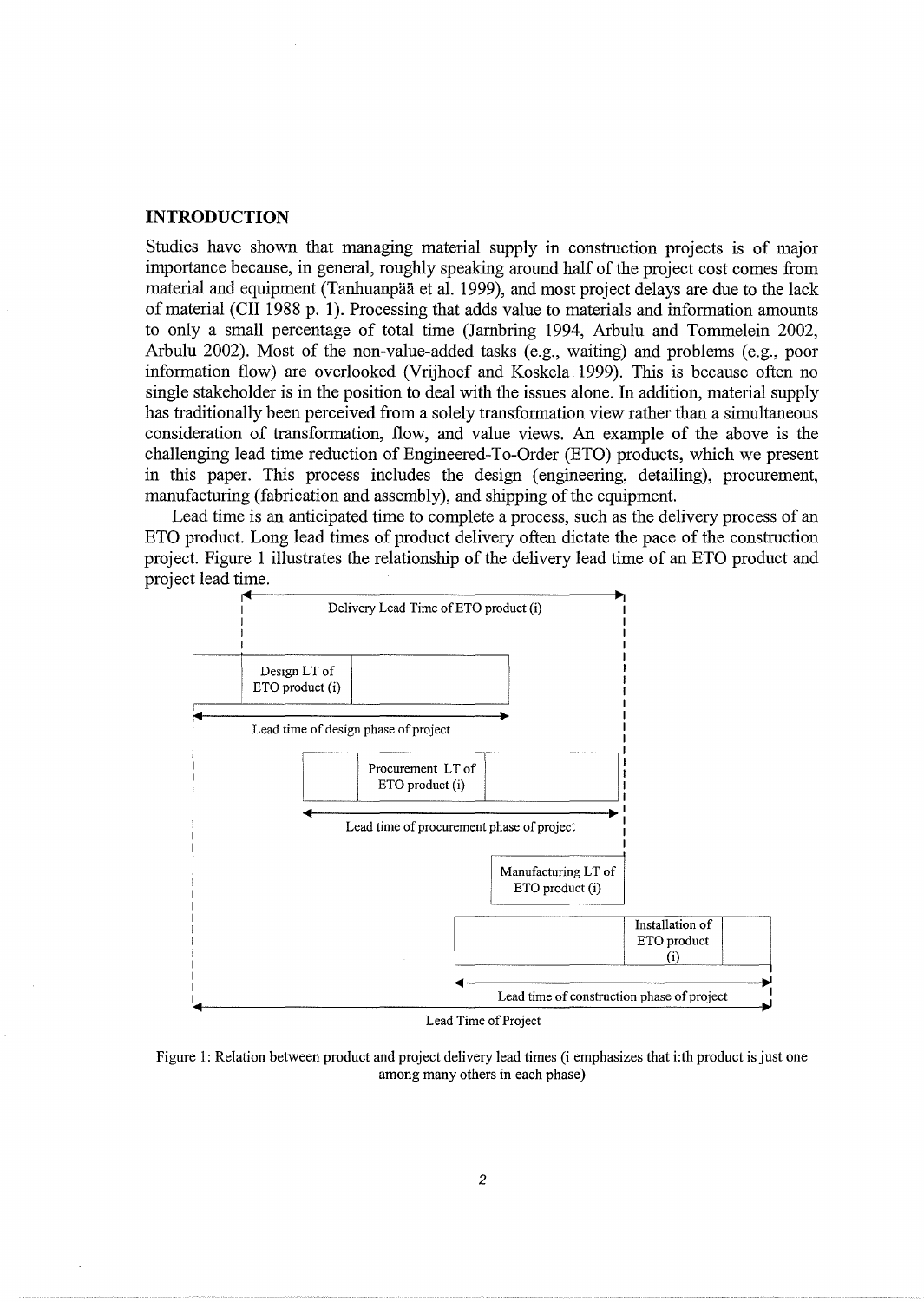The delivery lead times often have considerable "slack time", because there is a tendency to separate design, procurement, manufacturing, and installation lead times, and then to separately allocate significant "slack time" to each of the "functional" lead times. Design lead time is the time for defining and specifying product characteristics. Procurement lead time is the time for product acquisition. Manufacturing lead time refers to Hopp and Spearman's customer lead time (2000 pp. 321-313), the time between placing an order with a manufacturer and receiving what was ordered. Installation lead time is the time reserved for installing the equipment in the building. In reality the boundaries are not always so crisp and the various lead times tend to overlap.

Since typically each of the phases are considered in isolation from each other, it significantly increases the overall delivery lead time and complicates the overall improvement of the delivery process as discussed later in this paper. As a result, due to long lead times, too many design decisions have to be made early and based on vague assumptions, which often leads to suboptimal solutions, quality defects, and rework. In many cases, the feedback loops from the field to the supplier are so long and inefficient that some quality defects continue to repeat throughout production even after problems have been identified. This is further propelled by the characteristically high uncertainty and variability in the construction industry (Tavistock Institute 1966, Koskela 1999).

Understanding the problems and opportunities in current delivery processes (e.g., O'Brien and Fisher 1993, Elfving et al. 2002, Tommelein et al. 2003) and applying TFV theory (Koskela 2000) as a framework, the authors studied the delivery process of power distribution equipment (PDE) in three large construction projects, which included 408 pieces of PDE. In this paper we report the key findings with particular interest in lead time reduction of PDE, which we believe can be generalized to some extent to other ETO products.

The following sections are devoted first to a brief description of the applied research methodology, then to summary presentation of the three case studies, followed by a description of key findings and conclusions, including a discussion about future research.

#### **ISSUES EXPLORED IN ETO DELIVERY PROCESS**

In order to gain a more holistic perspective on this paper it is useful to be aware of the research questions that drove our study. The main question was:

*"How can the performance of the supply chain of ETO products be improved?"* This question was further broken down into three sub-questions:

- What are the design, procurement, and manufacturing processes for an ETO product?
- What problems exist and why do they exist in the delivery process of an ETO product?
- What changes in lead time reduction would yield what type of benefits and at what cost?

This paper reports just one part of our research and focuses on the two latter bullet points. An in-depth literature review on supply chain management and on ETO process management as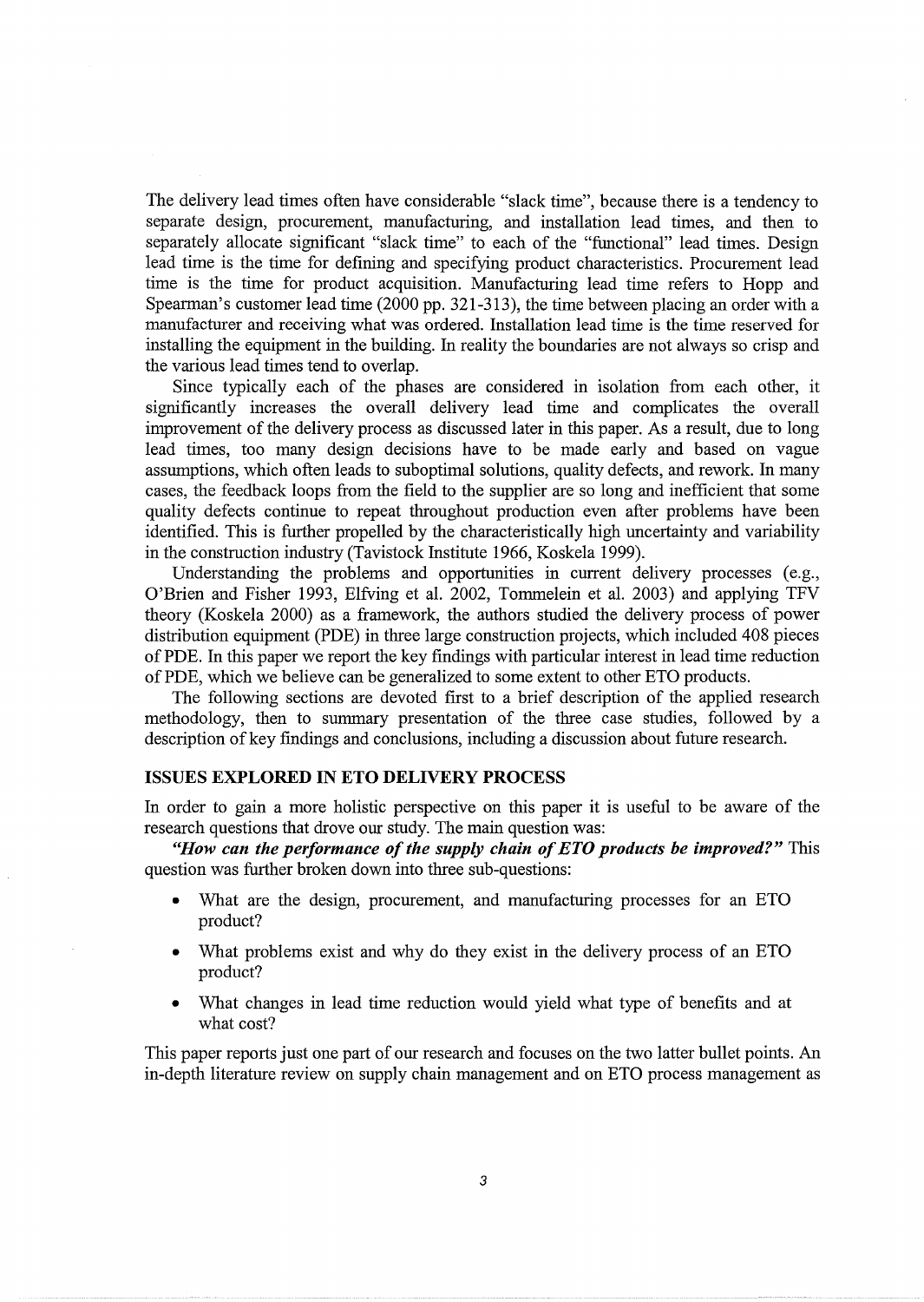well as a detailed comparison of the cases are presented in Elfving (2003) and Elfving et al. (2003).

### **METHODOLOGY**

A hybrid exploratory-explanatory case study approach (Robson 2002) was applied. The authors obtained data from three large construction projects, which had recently been completed or were under construction. The data gathering took place between August 2002 and January 2004. Data was collected through observations, records analysis, and interviews or workshops with owners, users/operators, architects, electrical engineers, project management firms/ general contractors, electrical contractors, and equipment manufacturers. 115 interviews were conducted, some during the six workshops that were facilitated. The purpose of the workshops was to bring representatives from each supply chain tier to the same place at the same time. This helped them to better understand the issues beyond their own narrow niche specialization and to identify improvement opportunities that could enhance the whole process instead of a piece of the process. It also helped the authors to validate the findings. In the first workshop, the participants mapped the current state map, in the second workshop, the current state map was verified and problems were identified, and in the third workshop, improvement opportunities were identified and a future state map was generated. Data was analyzed with the help of process maps, performance measures, and computer-based simulations. For details of the methodology see Elfving (2003).

#### **DESCRIPTION OF CASES**

The first case study, Bay Street, is a 1 million-square-foot urban development project in Emeryville, California including in 5 separate buildings. The project includes 400,000 square feet  $(45,000\text{m}^2)$  of retail, with 65 shops, 9 restaurants and an AMC Theatre (with 16-screens and over 3,300 seats), over 2,000 parking spaces in multi-level structured facilities and surface lots. It has 6 main switchboards, 8 MCCs, and 150 panelboards.

The second case study, Novo, is a 300,000 square foot  $(30,000 \text{ m}^2)$  office building for a large IT -company, in Helsinki, Finland. The building has 10 floors of which 3 subsurface. The office space is around 234,000 square foot  $(21,000m^2)$  and provides workspace for about 1,000 employees; the rest is subsurface parking structure. There are 2 main switchboards, 4 MCCs, and 72 panelboards.

The third case study, Paradise Pier, is part of Walt Disney's amusement park Disney California Adventure, in Anaheim, California. Paradise Pier includes 19 facilities of which 9 are rides and the rest shops, restaurants, and maintenance facilities. Along with the vertical construction Disney also developed and built the electrical infrastructure, including two switching stations for the resort. The local utility company normally handles electrical infrastructure, thus it was not included in this study. Paradise Pier has 7 main switchboards, 12 MCCs, and 148 panelboards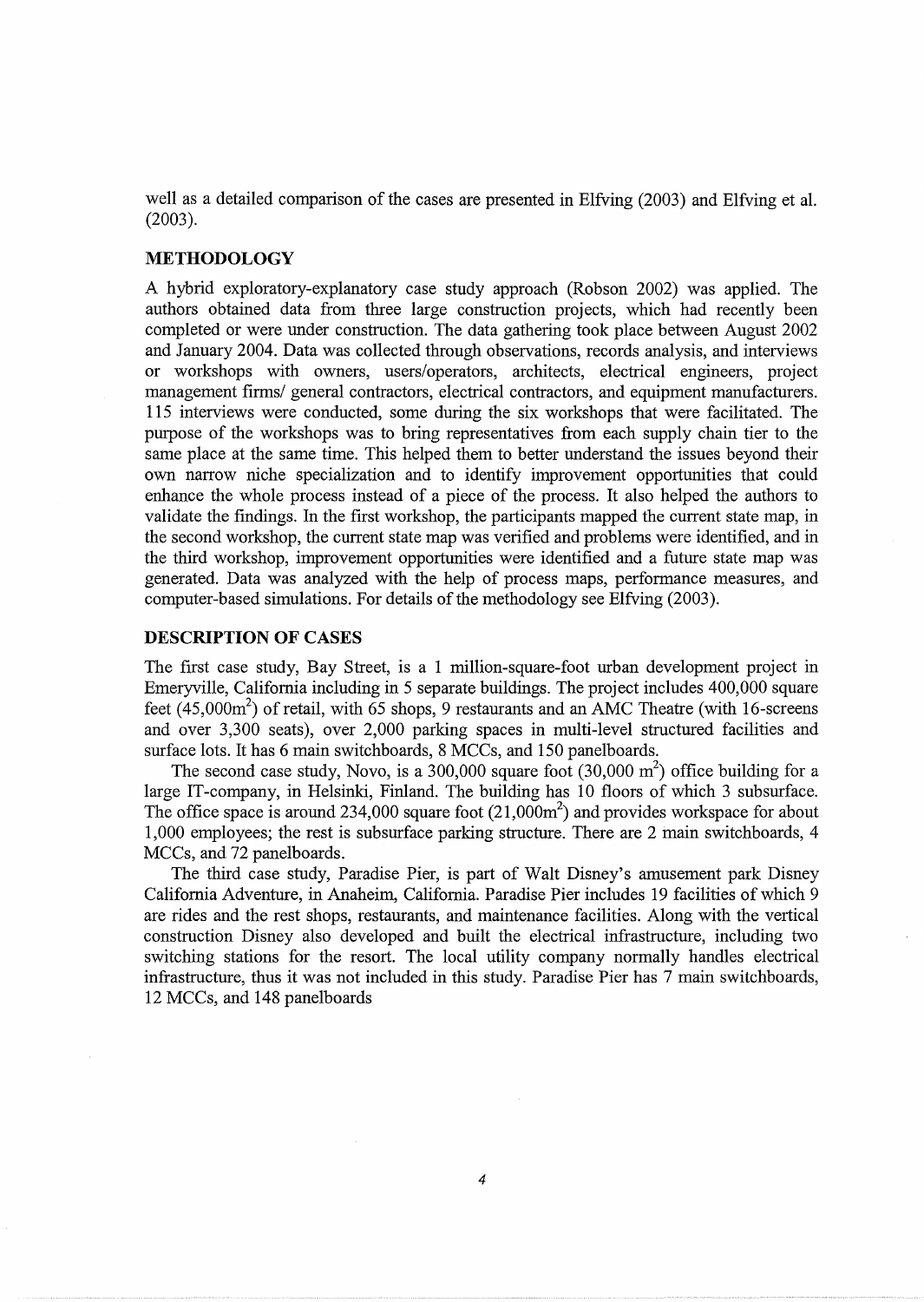## LESSONS **LEARNED**

#### TIME DISTRIBUTION

Although in the Finnish case (Novo), design took the longest time, procurement, which included the approval of shop drawings, consumed a significant part of the total delivery lead time in all three cases (Figure 2). One of the main reasons for the long procurement lead times were the large document batches, which lead to long cycle times. Also, the equipment was bought through several "middlemen", which added to the procurement time. In Bay Street, the proportion of procurement compared to other phases was particularly high because Request-For-Quotations were placed early in the process, and they incorporated significant assumptions regarding the equipment specifications because the project design was still incomplete. Therefore, design overlapped with procurement in the form of "changes".



Figure 2: Lead time distribution in the three cases<sup>4</sup>

Besides procurement, design also consumed a large amount of the total delivery lead time. However, manufacturing lead time consumed only 12% or less of the total delivery time. Manufacturers were able to drop the lead time to three weeks or less if required (Table 1). Besides the long design and procurement lead times also the value-adding times in design and procurement phases were in all case less than 13%. Hence, the most significant reductions in the delivery lead time are achieved by improving the practices of the two first phases.

<sup>&</sup>lt;sup>4</sup> The sum of the individual phases in Novo exceeds the total 86 weeks because design and procurement phases overlap.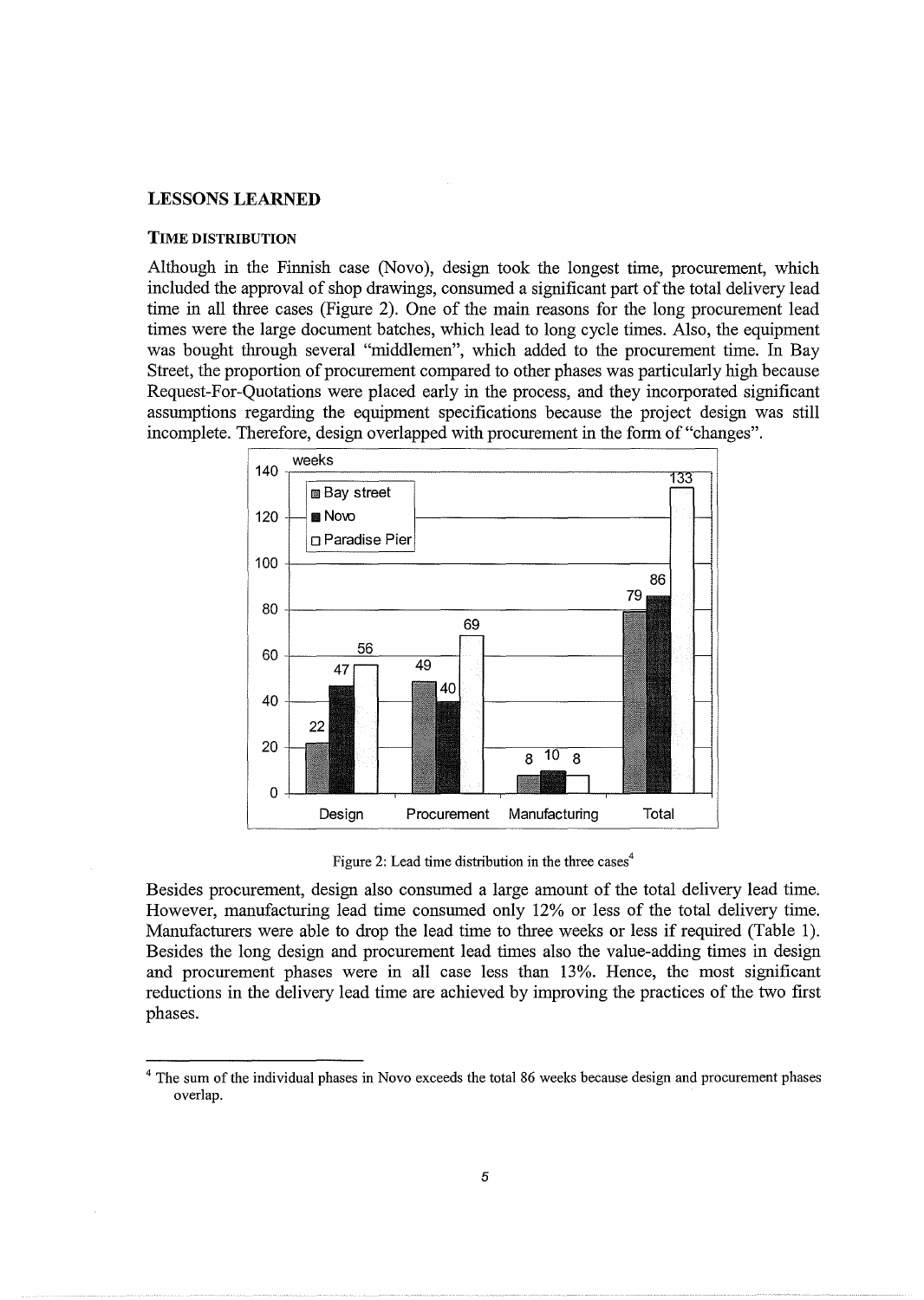#### Table 1: Proportional lead times

| Performance measure                                              | <b>Bay Street</b> | <b>Novo</b> | <b>Paradise Pier</b> |
|------------------------------------------------------------------|-------------------|-------------|----------------------|
| Design lead time / total process delivery lead<br>time $[%]$     | 28                | 55          | 42                   |
| Procurement lead time/ total process delivery<br>lead time [%]   | 62                | 47          | 52                   |
| Manufacturing lead time/ total process delivery<br>lead time [%] | 10                | 12          | Բ                    |
| Lead time of delivery process [week]                             | 79                | 86          | 133                  |

#### UNDERESTIMATED PROCUREMENT TIMES

Very little attention was paid to variability and uncertainty of the procurement times even if the procurement took significantly longer than anticipated in all cases and the applied procurement method caused a significant amount of waste throughout the delivery process. Moreover, the procurement times in the project schedules were deterministic values based on past experience and ad hoc assumptions, apparently without explicit consideration of the contributing factors, such as multitasking and commitment (Elfving and Tommelein 2003). The disregard for the variability and reliance on "received traditions" (Schmenner 1993 p. 379) not only lead to underestimated procurement times but also created numerous problems for the project participants downstream in the supply chain. For example, in Novo's case, the procurement was scheduled to be completed February 7th but the actual contract was signed June 11th, nearly four months later than anticipated. Therefore major part of the slack in the manufacturing and installation phases was swallowed up by the procurement phase, which meant that more resources (labor hours and overtime) were needed to keep up with the production schedule.

#### CAUSES OF LONG LEAD TIME

A wide array of causes contributed to the long delivery lead time. However, a major reason why causes had not been addressed earlier was that stakeholders were not aware of the delivery process as a whole; they lacked a systems view of the process. Therefore, improvements to date had been local, focused on a certain functional unit, rather than on global process improvements.

Current improvement efforts, except for product standardization in the US, have concentrated on transformation of inputs to outputs, e.g., automating the shop drawing phase. Though some of the changes have brought notable improvements for the particular stakeholder who introduced the change, the overall delivery process has not benefited by the same magnitude. Also, the danger of applying only the transformation concept is that it may fuel the "vicious circle" of increased delivery lead time and increased probability of changes, where as the time between design and manufacturing increases the probability of design changes increases, which increases the probability of manufacturing changes, which pushes the delivery lead time (Elfving et al. 2002).

In general, the flow and value concepts of production were not properly applied or not applied at all. Examples are large and non-sequenced document and material batches, fierce competitive bidding, and early commitment. Competitive bidding was one of the main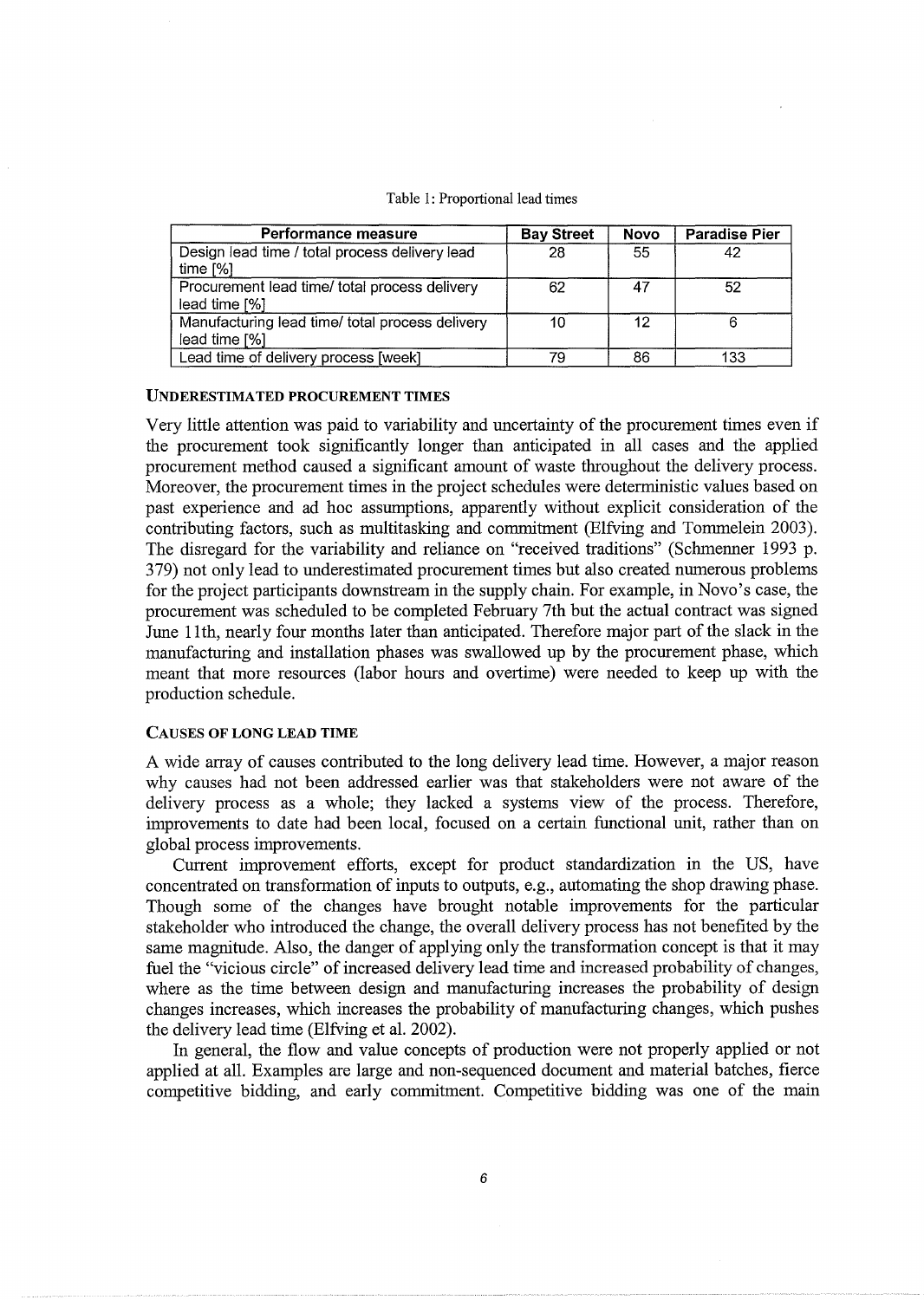reasons that upstream players had to commit early to design solutions and to pursue large design batches. Hence, it created waste not only in procurement but in other phases of the delivery process as well. Another major cause of waste in the form of waiting and rework was due to changes. Bay Street had 337, Novo 330, and Paradise Pier 200 changes or add-ons only in the pieces of PDE. For example in Novo the changes increased the value of the original contract by 30% and delayed the scheduled site installation by several months. Also, other issues such as industrial organization and types of standards also impacted the delivery time (Elfving 2003). Table 2 summarizes the main causes of long lead time.

Finally, owners and architects consider the project environment to be dynamic. They find it evident and normal to constantly revise the project, and design iterations and changes are part of this process. However, the delivery process of PDE is poorly structured for their dynamic needs. Specifically the approval of drawings and specifications is very slow and embedded with waste.

| Phase         | Cause                                                                 | <b>Bay</b><br><b>Street</b> | <b>Novo</b>             | Paradise<br>Pier        |
|---------------|-----------------------------------------------------------------------|-----------------------------|-------------------------|-------------------------|
| Design        | Changes due to early commitment and<br>lack of knowledge              | X                           | X                       | X.                      |
|               | Changes due to design errors                                          | $\overline{\mathsf{x}}$     | $\overline{\mathsf{x}}$ | $\mathsf{X}$            |
|               | Coupling PDE design to other systems<br>design                        | $\overline{\mathsf{x}}$     | $\overline{\mathsf{x}}$ | $\overline{\sf x}$      |
|               | Outdated practice of auxiliary design<br>and approvals                | $\overline{\mathsf{x}}$     |                         |                         |
|               | Owner(s) and tenant(s) delayed design<br>input                        | $\overline{\mathsf{x}}$     | X                       | $\mathsf{X}$            |
|               | Low level of design standardization                                   |                             | X.                      |                         |
|               | Tedious collection of design input (and<br>poor reliability of input) | $\overline{\mathsf{x}}$     | $\overline{\mathsf{x}}$ | $\overline{\mathsf{x}}$ |
|               | Non-sequenced "push" driven design                                    | $\overline{\mathsf{x}}$     | $\overline{\mathsf{x}}$ | X                       |
|               | Complexity-Large number of specialists                                |                             |                         | $\overline{\mathsf{x}}$ |
| Procurement   | Serial competitive bidding                                            | X                           | X                       | $\overline{\mathsf{x}}$ |
|               | Exclusion of product flexibility                                      | $\overline{\mathsf{x}}$     | $\overline{\mathsf{x}}$ | $\overline{\mathsf{x}}$ |
|               | Large document batches                                                | $\overline{\mathsf{x}}$     | $\overline{\mathsf{x}}$ | $\overline{\mathsf{x}}$ |
|               | Improper document sequence                                            |                             |                         | $\overline{\mathsf{x}}$ |
|               | Commercial relationships                                              | $\overline{\mathsf{x}}$     |                         | $\overline{\chi}$       |
|               | Changes in product specifications                                     | $\overline{\mathsf{x}}$     | X                       | $\overline{\mathsf{x}}$ |
|               | Sequential and bureaucratic document<br>flow                          | $\overline{\mathsf{x}}$     | $\overline{\mathsf{x}}$ | $\overline{\mathsf{x}}$ |
|               | Gaming                                                                | X                           | X.                      | X                       |
|               | Misunderstandings in scope of task                                    |                             |                         | $\overline{\mathsf{x}}$ |
|               | Cumbersome and tedious shop drawing<br>approval process               | X                           | $\overline{\mathsf{x}}$ | $\overline{\mathsf{x}}$ |
| Manufacturing | Component lead time                                                   | $\overline{\mathsf{x}}$     | $\overline{\mathsf{x}}$ | $\overline{\mathsf{x}}$ |

| Table 2: Summary of causes that pushed the delivery lead time |  |  |
|---------------------------------------------------------------|--|--|
|---------------------------------------------------------------|--|--|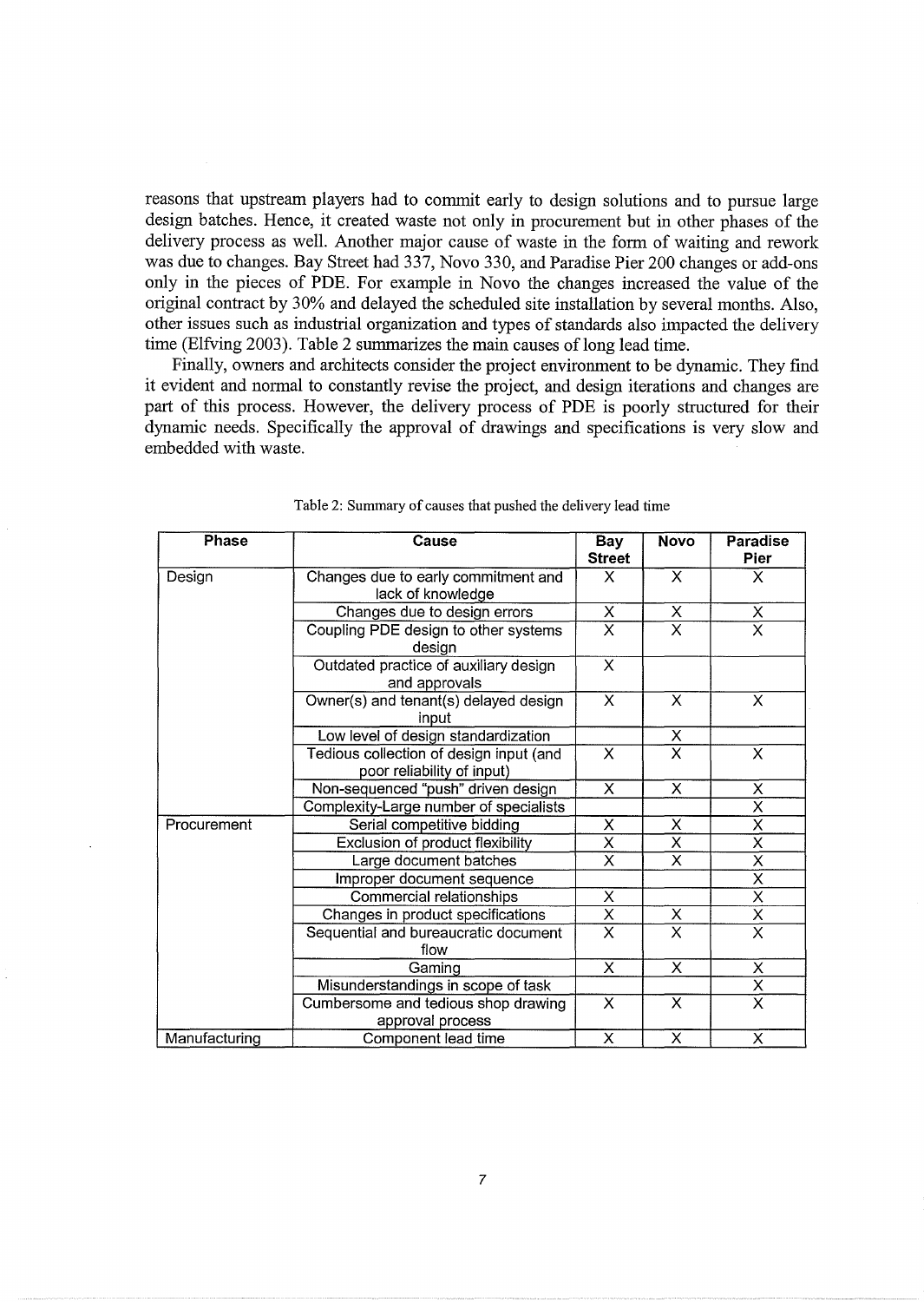| Capacity                                     |  |  |
|----------------------------------------------|--|--|
| Sequential and bureaucratic document<br>flow |  |  |
| Production method                            |  |  |
| Data entry into software                     |  |  |
| Changes                                      |  |  |
| Non-sequenced equipment delivery             |  |  |

## MAJOR OPPORTUNITIES

The value-added times in the delivery processes were only a few percentages of the total delivery lead time. In all three cases, significant opportunities to reduce the delivery lead times were identified (Table 3) and most of the changes (Table 4) do not even require financial investments. Education and training are often the only cost. In fact, the industry partners proposed the improvement suggestions in Table 4 during the workshops after reviewing the current state map and playing the airplane game<sup>5</sup>. Airplane game is a production simulation game, where players assemble "Lego" planes based on different sets of production polices. As players move from a push-based production environment to a pulledbased production environment they experience e.g., significant improvements in cycle time and throughput, while work-in-process is reduced.

Table 3: Lead time and number of activities in current and estimated future state

|                        | <b>Bay Street</b>       |                               |                                | Novo                          |                                | <b>Paradise Pier</b>          |  |
|------------------------|-------------------------|-------------------------------|--------------------------------|-------------------------------|--------------------------------|-------------------------------|--|
| Performance<br>measure | Current<br><b>State</b> | <b>Future</b><br><b>State</b> | <b>Current</b><br><b>State</b> | <b>Future</b><br><b>State</b> | <b>Current</b><br><b>State</b> | <b>Future</b><br><b>State</b> |  |
| Lead time [week]       | 79                      | 35                            | 86                             | 41                            | 133                            | 65                            |  |
| Number of activities   | 49                      | 38                            | 62                             | 51                            | 66                             |                               |  |

The authors estimated that the proposed changes could reduce the process lead time by 20- 40% of total delivery time. Also, at least 15-20% of labor hours may be saved throughout the process. The estimates mainly stem from eliminating non value-added activities from the process, particularly from the time-consuming procurement phase, and reduced cycle time of all the phases due to smaller batch sizes.

A central point in improving the delivery processes is to recognize that design, procurement, and manufacturing have significant interdependencies. Therefore, it is necessary to analyze them in an integrated manner, rather than as separated disciplines as is so common in the construction industry.

<sup>&</sup>lt;sup>5</sup> In Bav Street, where no workshops were hosted, the improvements suggestions were proposed during the interviews with industry partners.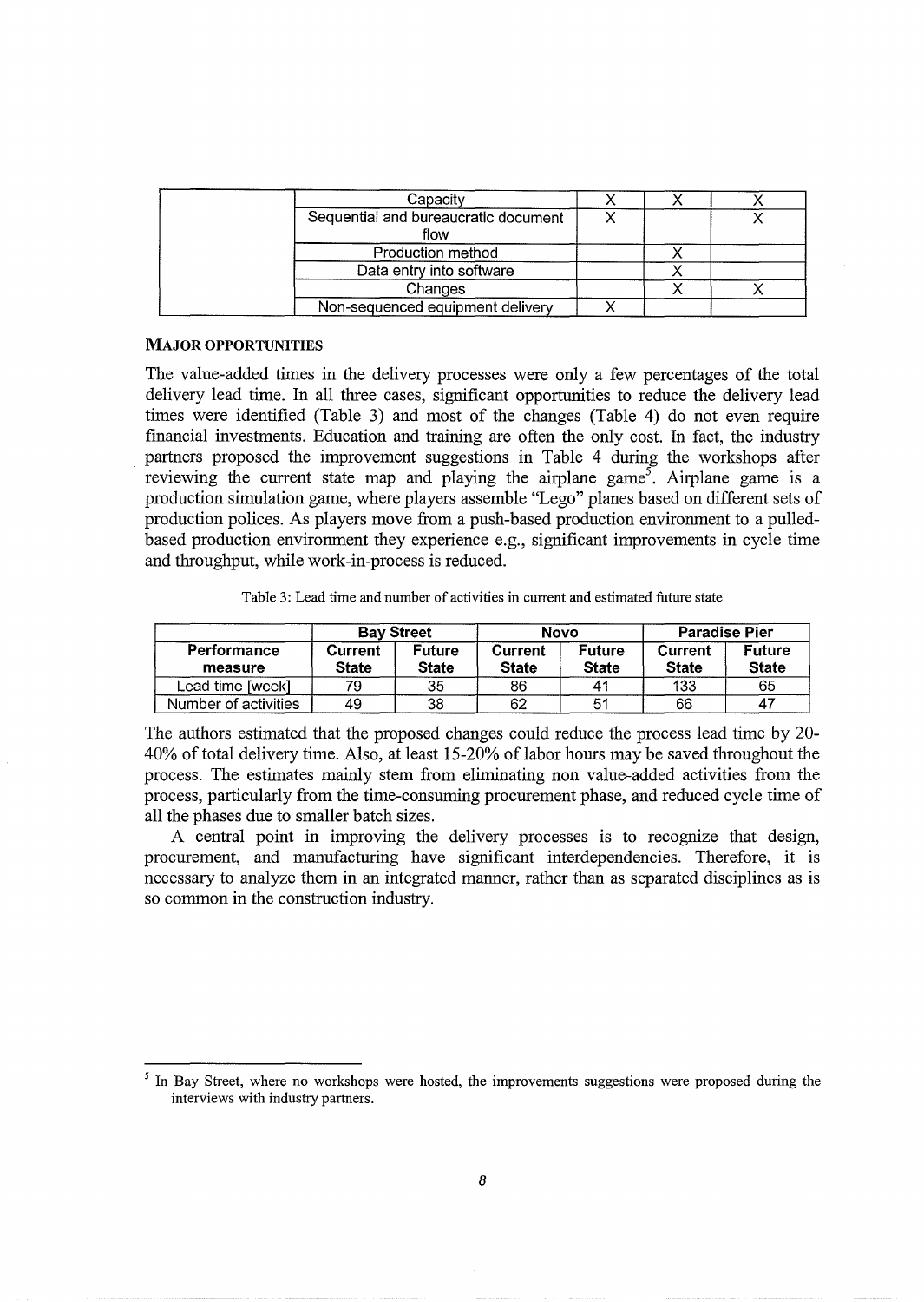| <b>Phase</b>  | <b>Improvement suggestion</b>   | <b>Bay Street</b> | <b>Novo</b> | <b>Paradise Pier</b> |
|---------------|---------------------------------|-------------------|-------------|----------------------|
| Design        | Reduce document batch           | х                 | x           |                      |
|               | Standardization of detailed     |                   | X           |                      |
|               | engineering                     |                   |             |                      |
|               | Pulled-based design             | X                 | X           | x                    |
|               | Application of manufacturer's   | X                 |             | x                    |
|               | configuration software          |                   |             |                      |
|               | Downstream players in           | X                 | X           | x                    |
|               | upstream decisions              |                   |             |                      |
|               | Postponement of detailed        | X                 | X           | x                    |
|               | engineering                     |                   |             |                      |
| Procurement   | Alternative procurement         | X                 | X           | X                    |
|               | methods                         |                   |             |                      |
|               | Re-structuring organizational   | X                 |             | x                    |
|               | relations                       |                   |             |                      |
|               | Smaller document batches        | X                 | X           | X                    |
| Manufacturing | Changes in manufacturing logic  |                   | x           |                      |
|               | Sharing software with customers | x                 |             | x                    |

Table 4: Improvement suggestions that industry partners shared<sup>6</sup>

In addition, the TFV theory provides a new approach to traditional transformation-based thinking. It contributes to better understanding of the process behavior and identification of improvement opportunities. Particularly, the flow concept turned out to be helpful. For example, 90% of the waiting time for shop drawing approvals could have been eliminated if the batch size had been reduced to one piece of equipment instead of all the equipment in the project. However, there is a set-up time (to pull the right documents, to become familiar with requirements, etc.) to review the shop drawing. Therefore, a more realistic batch size to review may be one floor or building section at a time instead of one piece of equipment. In paradise Pier, which has 19 buildings, if the batch size of shop drawing approvals had been one building instead of 19, the waiting time would have reduced to 1119 or with 95%. In Novo, which has 10 floors, if the batch size of shop drawing approvals had been one floor, the waiting would have reduced to 1/10 or by 90%. Also, the separation of systems design and detailed engineering and then the postponement of detailed engineering were considered as viable alternatives to current practice. Their pursuit will require close collaboration among project stakeholders. The systems level design defines main principles of power distribution in a building and they have to be considered in an early design phase so that the various building systems, such as structural, mechanical, and electrical match together. The detailed engineering refers to the configuration of components, such as switchboards and MCCs in the power distribution system. The inputs that are needed for the detailed level engineering are known in a much later stage of the project than the systems level input. Therefore, integrating systems design and detailed engineering forces the latter one to early commitment, which makes detailed engineering unreliable.

Another major opportunity lies in streamlining the current procurement practice and exploring alternatives to the current form of competitive bidding. Competitive bidding based

 $6$  For detailed description of the improvement suggestions see Elfving (2003).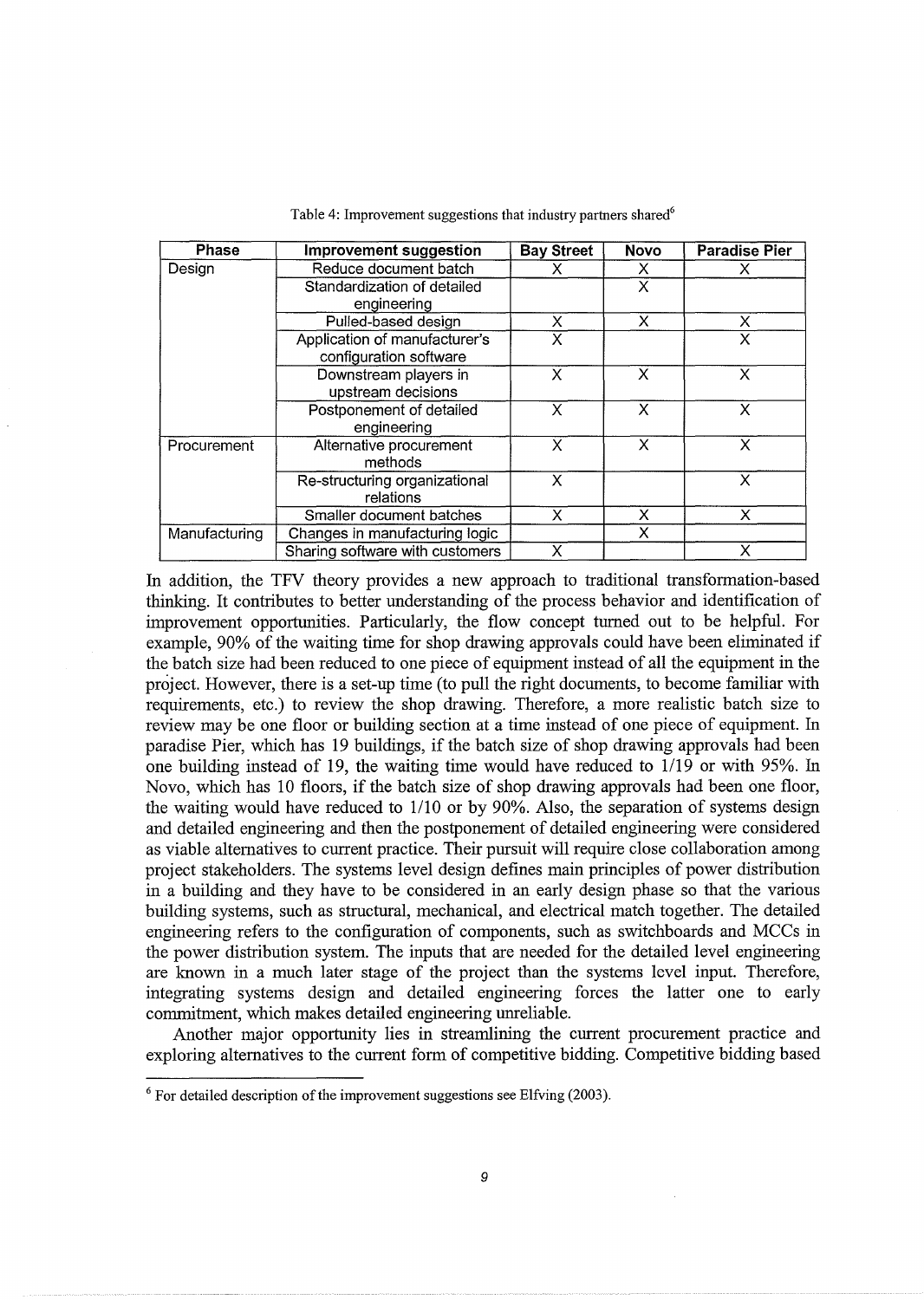on nominally complete plans and specifications does not seem to be an efficient way to procure customized products. Among other things, it led to confusion among the stakeholders, reinforced conflicting project goals, consumed large amounts of resources and time, caused gaming behaviors, and created long and slow document flows.

Finally, the workshops proved to be a valuable method to enhance the collaboration among process stakeholders and to validate the research findings.

#### **BARRIERS**

Although the industry partners came up with a number of improvement suggestions (Table 4), there are barriers to overcome. Some of the main barriers to redesigning the current delivery process, which emerged when implementation requirements were discussed with the stakeholders, include inertia against change, the lack of cross-organizational collaboration, and the lack of resources to implement the changes. The cases demonstrated that there are some well established, local, "received traditions" among the stakeholders regarding procurement of PDE, which may be hard to change. A case in point is competitive bidding. Improving the delivery process from a systems approach requires cross-organizational collaboration. However, applying competitive bidding as the procurement method made the participants in all three cases reluctant to have cross-organizational collaboration. The current competitive bidding does not seem to provide incentives for long range process development, because there is a high probability that the stakeholders will be changed after every project. Competitive bidding mainly aims to cut costs and not necessarily to increase value. Most stakeholders recognized this; however, there was little experience and hence also lack of confidence that the equipment could be acquired by other means Accordingly, it may be very difficult to change such a deep-rooted tradition. Also, people particularly those with a low degree of commitment to the delivery process, may not be aware of their impact on the process and thus ignore any improvement effort.

The workshops confirmed that the most radical improvements, such as owner furnished and negotiated contracts, reduced document batch sizes, discarding shop drawing approvals, and pull based delivery, require close cross-organizational cooperation and can be successfully executed only if all the major process stakeholders are committed. A single stakeholder can only improve the delivery process in limited ways.

Finally, people involved in the delivery processes were often overloaded with their work, which provided them little time for rethinking and development. Successful change will require dedicated people with adequate knowledge and time.

## **CONCLUSIONS**

ETO products have traditionally been less studied from the product delivery point of view (design, procurement, manufacturing) because of the belief that they are "one-of-a-kind". Due to poor replicability and other challenges, there has been a presumption that there is little value in studying them. Nevertheless, this study demonstrated that the product may be very different but the delivery process is still largely the same. Our findings show that there is a major opportunity to redesign the PDE delivery process. We expect that many of the findings such as large document batch sizes, long gaps between design and site installation, and high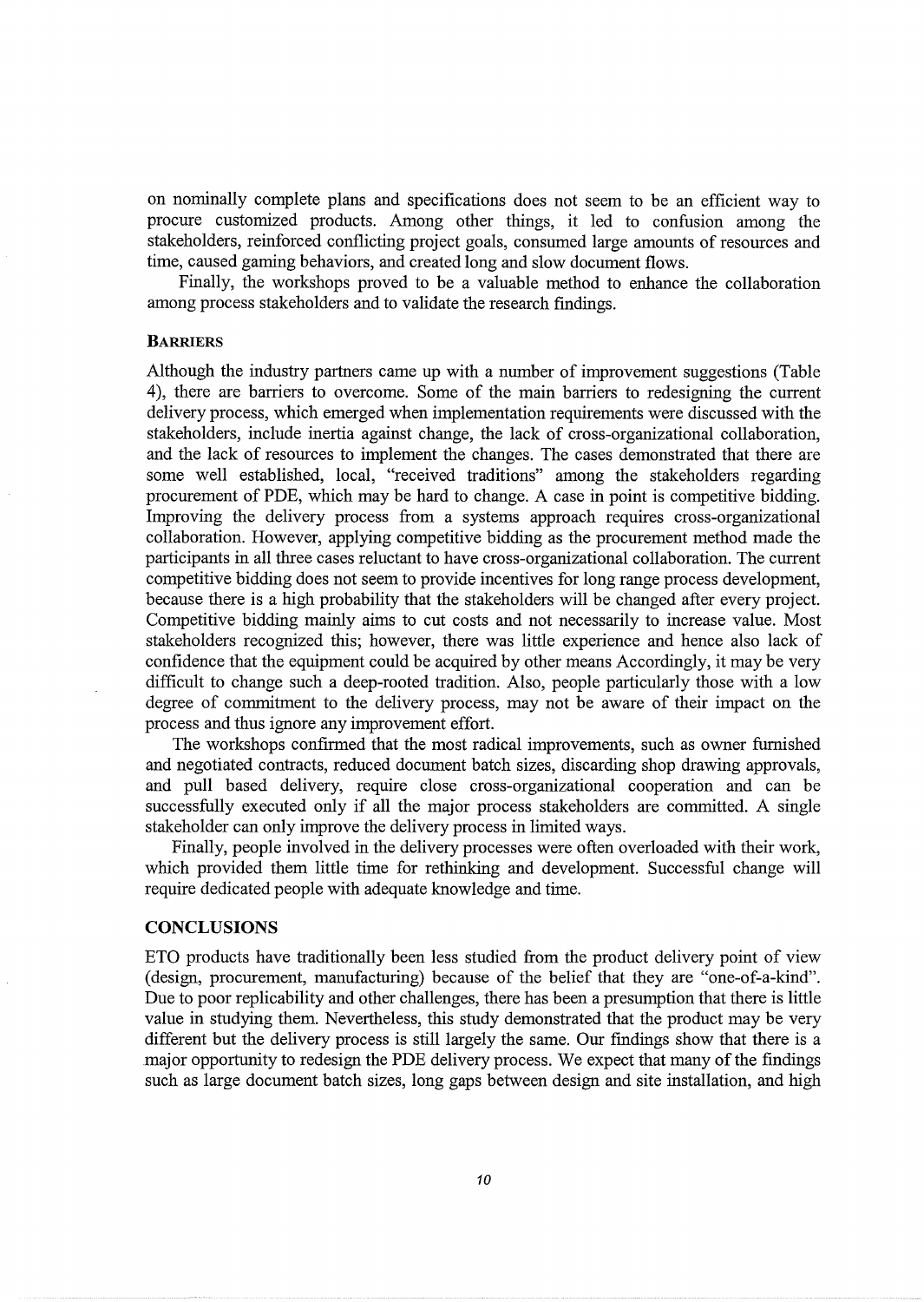number of changes applies to other ETO products. Other findings such as differences between standard types may not have so significant role in other ETO products. Nevertheless, instead of speculating on these issue we leave them to be explored in future studies. Some evidence of comparable findings from other ETO products already exists (e.g., Luhtala et al. 1994, Hong-Minh 2002, Arbulu 2002, Tommelein et al. 2003), and valuable future research topics include:

- To what extent can the findings of this study be generalized to other ETO products and whether the fmdings are comparable with other industries where ETO products are manufactured, e.g. electronics?
- What kinds of methods are needed to implement future state maps in a crossorganizational environment?
- What type of incentives and performance measures are needed in the implementation phase and after it?
- With regard to changes in the product delivery process, who pays and who gains?

Finally, the impact of change orders on construction projects has been widely studied (e.g., Hester et al. 1991, Zeitoun and Oberlander 1993, Cox et al. 1999), however, these studies have mainly focused on the direct cost (changes in contract value based on material, labor, and overhead) and rarely on indirect cost (productivity loss of various stakeholders, cost of administration, cost of legal disputes, etc.). Especially with respect to ETO products, the whole delivery process including the work done by designers and manufacturers should be included. Currently, it seems that the cost of design iteration, change orders, and add-ons are generally underestimated because the estimates only consider the direct cost. The direct cost of change orders and add-ons was between 8-30% of the contract prices in the cases studied. The indirect costs, such as the cost of managing the change order process and the loss in productivity, were not measured, but the order of magnitude was estimated to be at least the same as the direct cost. Other scholars have argued that the indirect cost is significantly higher than the direct cost of change orders (e.g., Burati et al. 1992, Love 2002). The exclusion of the indirect cost of changes may be one reason why there was not a stronger effort to improve and reduce the change order-approval cycle in the cases being studied. Hence, it would be interesting and valuable to see more complete studies in this area.

### **ACKNOWLEDGMENTS**

This research was part of a four-year study on construction supply chains. It was funded in partly by the Electrical Contracting Foundation, and scholarships and grants awarded to Mr. Jan Elfving from Tekes-National Technology Agency of Finland, Academy of Finland, Association of Finnish Civil Engineers, Svenska tekniska vetenskapsakademien i Finland, Foundation of Technology in Finland, Confederation of Finnish Construction Industries (RT), Skanska Oy, and SRV Viitoset Oy. All support is gratefully acknowledged. Thanks are due to all people interviewed in course of the case studies, for the time and knowledge, and enthusiasm they shared with us.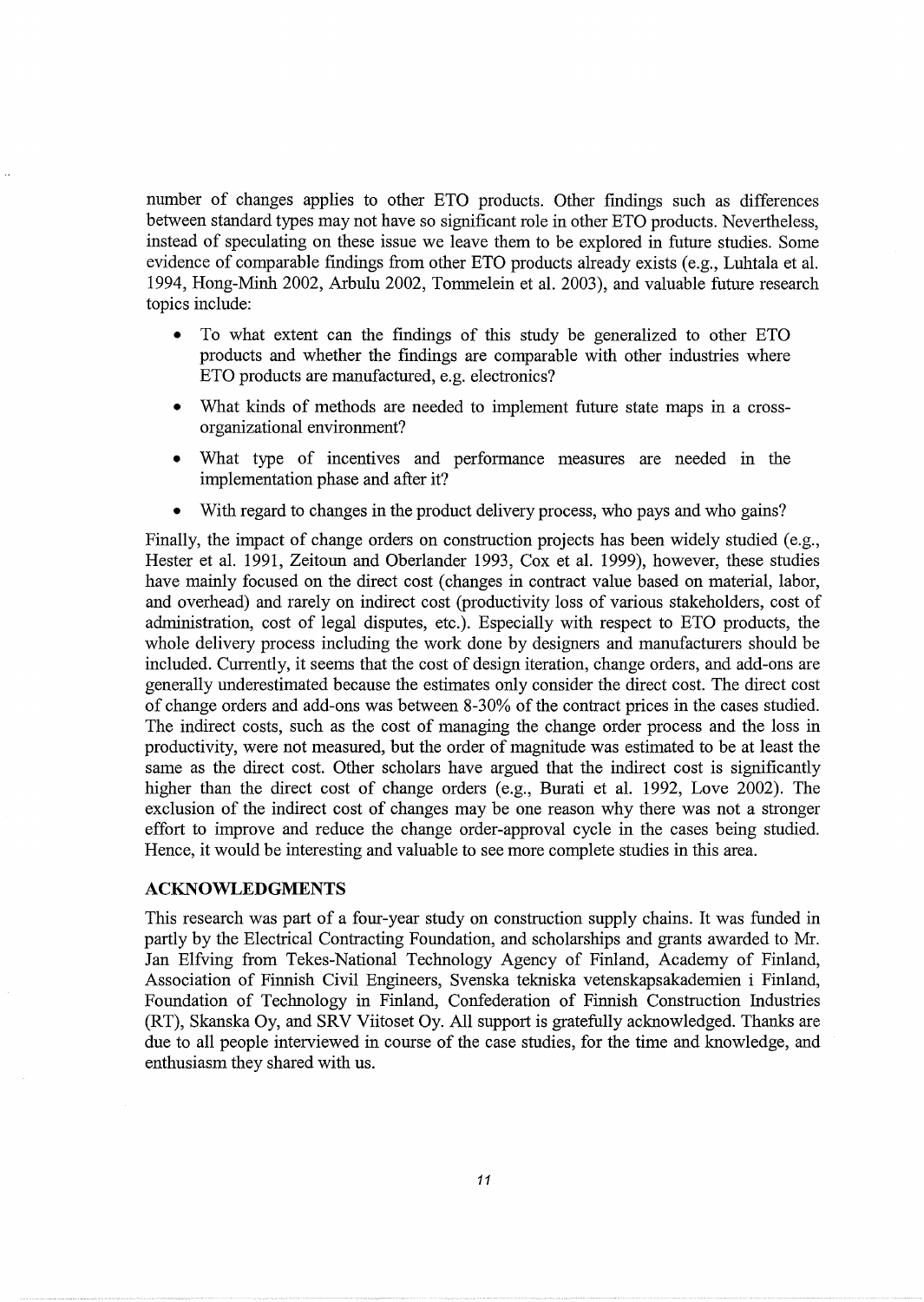## **REFERENCES**

- Arbulu, R.J. (2002). *Improving Construction Supply Chain Performance: Pipe Hangers and System Interfaces.* Master of Engineering Thesis, Constr. Engrg. and Mgmt. Program, U.C. Berkeley, Berkeley, CA.
- Arbulu, *R.I.* and Tommelein, I.D. (2002). "Value Stream Analysis of Construction Supply Chains: Case Study on Pipe Supports Used in Power Plants". *Proc.* 10<sup>th</sup> Annual Conf. *Int'l. Group Lean Constr. IGLC-10,* August held in Gramado, Brasil. 183-196. http://www.cpgec.ufrgs.br/norie/iglc10/
- Burati, J.L., Farrington, J.J., and Ledbetter, W.B. (1992). "Causes of Quality Deviation in Design and Construction". *Journal of Construction Engineering and Management,*  ASCE, 118 (1), 34-49.
- CII (1988). *Project Materials Management Primer.* Construction Industry Institute, Pub 7-2, Austin, TX, 21 pp.
- Cox, J.D., Morris, J., Rogerson, J. H., and Jared, G. E. (1999). "A Quantitative Study of Post Contract A ward Design Changes in Construction.'' *Construction Management Economics,* 17(4), 427-439.
- Elfving, J.A. (2003). *Exploration of Opportunities to Reduce Lead Times for Engineered-To-Ordered Products.* Ph.D. Dissertation, Constr. Engrg. and Project Mgmt. Program, U.C. Berkeley, Berkeley, CA. 322 pp.
- Elfving, J.A. and Tommelein, I.D. (2003). "Impact of Multitasking and Merge Bias on Procurement of Complex Equipment." *Proc. Winter Sim. Conf.* (WSC03), New Orleans, LA.
- Elfving, J. A., Tommelein, I. D., and Ballard, G. (2002). "Reducing the Lead Time for Electrical Switchgear". Proc. 10th Annual Conf. Int'l. Group Lean Constr. (IGLC 10), August held in Gramado, Brasil. 237-250. http://www.cpgec.ufrgs.br/norie/iglc10/
- Hester, W.T., Kuprenas, J.A., and Chang, T.C. (1991). *Construction Changes and Change Orders: Their Magnitude and Impact.* Construction Industry Institute, Austin, TX.
- Hong-Minh, S. (2002). *Re-engineering the UK Private House Building Supply Chain.* Ph.D. Dissertation, Cardiff Business School, University of Wales, 310 pp.
- Hopp, W., and Spearman, M. (2000). *Factory Physics: Foundation of Manufacturing Management.*  $2^{nd}$  ed., Irwin/McGraw-Hill, Boston, 668 pp.
- Jambring, J. (1994). (In Swedish) "Byggarbetsplatsens Materialflodeskostanader". [Material Flow Cost on Building Site]. *Lunds Tekniska Hogskola, Institutionen for Teknisk Logistik,* Lund Sweden, Rapport 94:1.
- Koskela, L. (1999). " Management of Production in Construction: A Theoretical View." *Proc.* 7<sup>th</sup> Annual Conf. Int'l. Group Lean Constr. IGLC-7, 26-28 July held in Berkeley, CA. 241-252. http://www.ce.berkeley.edu/~tommelein/IGLC-7/index.html
- Koskela, L. (2000). *An Exploration Towards a Production Theory and its Application to Construction.* Ph.D. Dissertation, VTT Publications 408, Espoo, Finland, 296 pp.
- Love, P.E.D. (2002). "Influence of Project Type and Procurement Method on Rework Costs in Building Construction Projects". *Journal of Construction Engineering and Management,* ASCE, 128(1), 18-29.